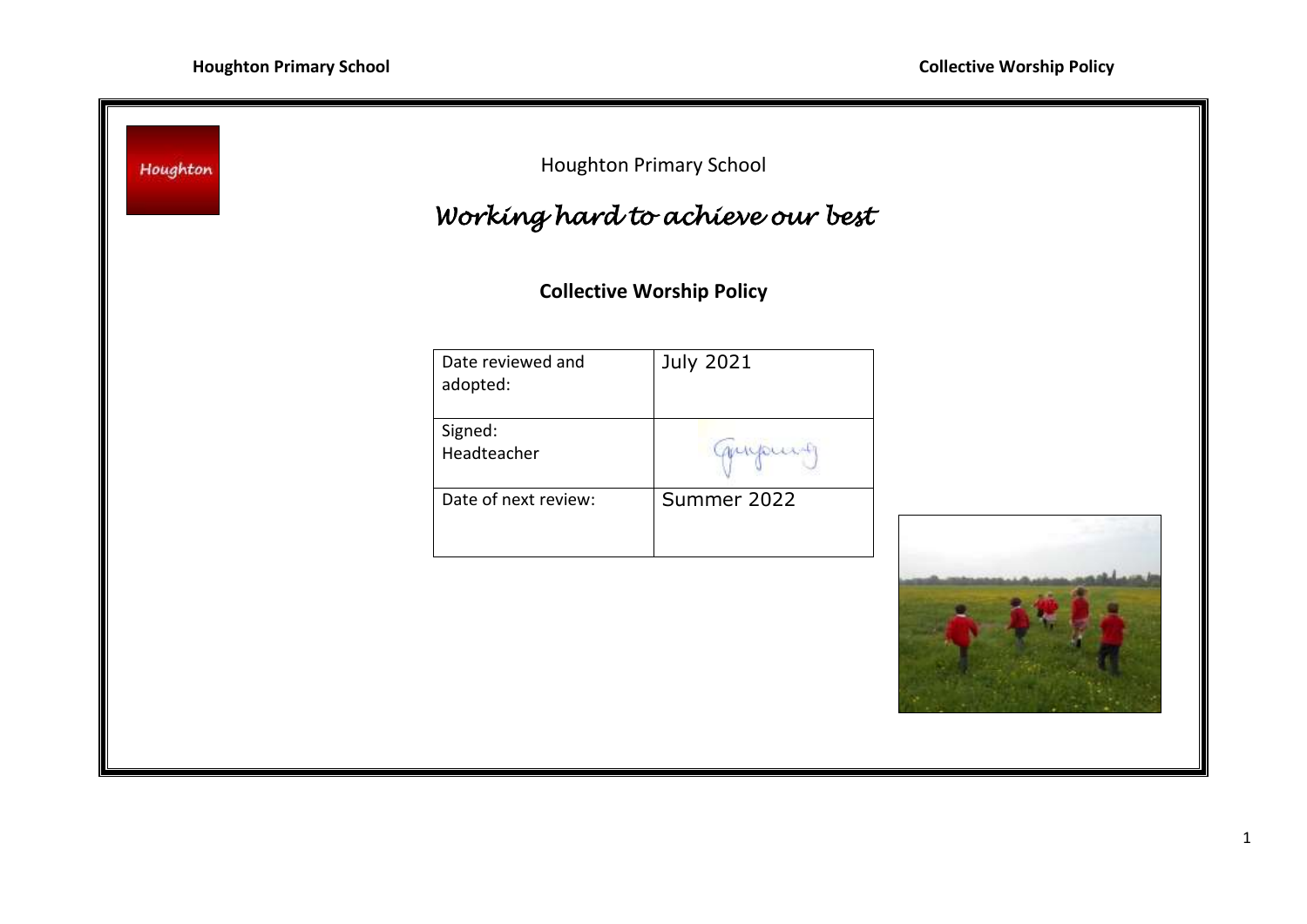## **Introduction**

Collective worship in schools should take place daily and 'aim to provide the opportunity for pupils to worship God, to consider spiritual and moral issues and to explore their own beliefs; to encourage participation and response, whether through active involvement in the presentation of worship or through listening to and joining in the worship offered; and to develop community spirit, promote a common ethos and shared values, and reinforce positive attitudes.'

''Worship' is not defined in the legislation, (but)… it must in some sense reflect something special or separate from ordinary school activities and it should be concerned with reverence or veneration paid to a divine being or power.'

However, worship in schools will necessarily be of a different character from worship amongst a group with beliefs in common. The legislation reflects this difference in referring to 'collective worship' rather than 'corporate worship'.

'Collective worship and assembly are distinct activities. Although they may take place as part of the same gathering, the difference between the two should be clear… 'Taking part' in collective worship implies more than simply passive attendance. It follows that an act of collective worship should be capable of eliciting a response from pupils, even though on a particular occasion some of the pupils may not feel able actively to identify with the act of worship.'

*Collective Worship in Schools, DfE, 1994*

### **Aims**

The aim of Houghton Primary School's collective worship policy is to provide the opportunity for pupils to:

- Reflect on values that are of a broadly Christian nature and on their own beliefs
- Develop a community spirit, a common ethos and shared values
- Consider spiritual and moral issues
- Participate and respond to the worship of God, a divine being or power which is offered.

# **Statutory Duty of School**

Houghton Primary School provides daily collective worship for registered pupils.

We recognise that parents have a right to withdraw their children from Religious Education (RE) and collective worship. If a parent asks for their child to be wholly or partly excused from attending any RE or collective worship at the school the school will comply unless the request is withdrawn.

The head teacher is responsible (under the School Standards and Framework Act 1998) for arranging the daily collective worship, but can delegate the leading of worship to other members of staff.

Daily collective worship at Houghton Primary School is wholly or mainly of a broadly Christian character. It is planned and the precise nature depends on the background, ages and abilities of the pupils.